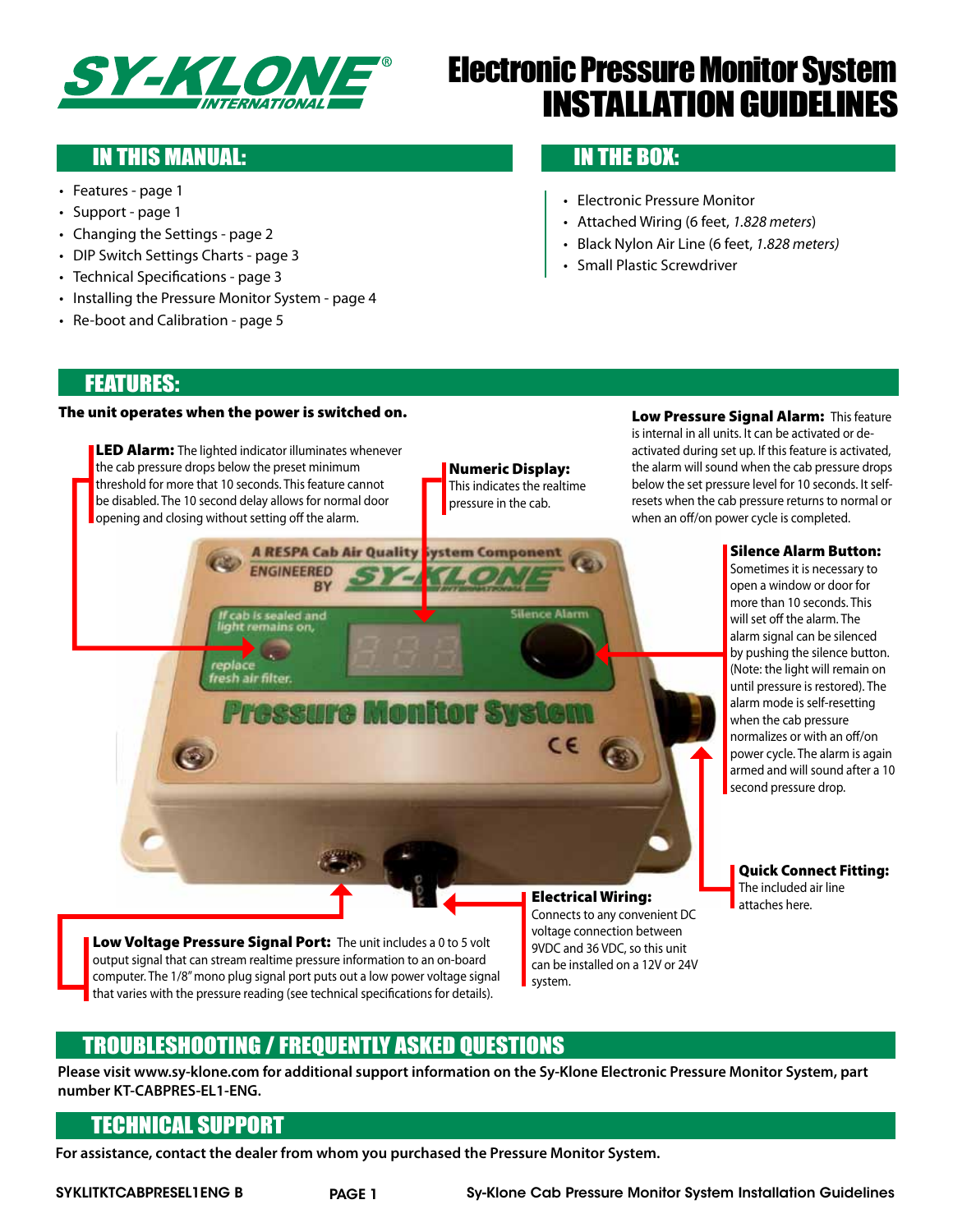# About the Settings

#### **There are several parameters that can be set by the installer, including: The default settings (as shipped) are:** Sound: On.

- Display pressure readings in Pascal or Inches of H<sub>2</sub>O.
- Warning signal tone On or Off.
- Warning signal volume.
- Low pressure alert threshold.

# Changing the Settings

#### Setting the Alarm On/Off and Volume Control:

- 1. Read warnings below before adjusting the volume.
- 2. If sound "ON" is set, the volume can be controlled to best suit the application.
- 3. Insert the small plastic screwdriver supplied with the unit into the micro-volume control. With the unit powered up, the tone alarm will sound after 10 seconds. Vary the volume by turning the control to the desired level. Note: *the audible alarm volume will be much lower when the cover is replaced, so set the cover in place and test the volume before screwing the cover back on.*

Volume: Full volume.

• Digital display units: Inches of  $H_2O$ .

below the alarm threshold.

Alarm threshold: 0.08 inches H<sub>2</sub>O (20 Pascal).

The light and signal will activate when the pressure drops

#### Identification of internal components:



#### To make the changes to the default settings, follow the steps below to change the DIP Switch settings (see next page for settings diagram):

- 1. Touch grounded metal to discharge static electricity.
- 2. Remove the 4 screws in the cover and carefully lift the cover.
- 3. Identify the DIP switches and the micro-volume control.
- 4. Use the DIP switch settings diagram on the next page to determine or to adjust the setitings for the alarm threshold, display units, and sound (on/off).
- 5. The small plastic screwdriver supplied with the unit can be used to change the DIP switch settings. If the screwdriver is not available, use any non metallic items such as a wooden pick to change the switch positions.

# WARNING!

#### Discharge static electricty by touching grounded metal before you touch the board.

Do not touch any metallic object in or near the circuit board as memory loss or damage may occur. Use plastic screwdriver or wooden pick to adiust dip switches and volume control.

*Failure to follow these instructions can lead to non function or permanent damage to the unit!*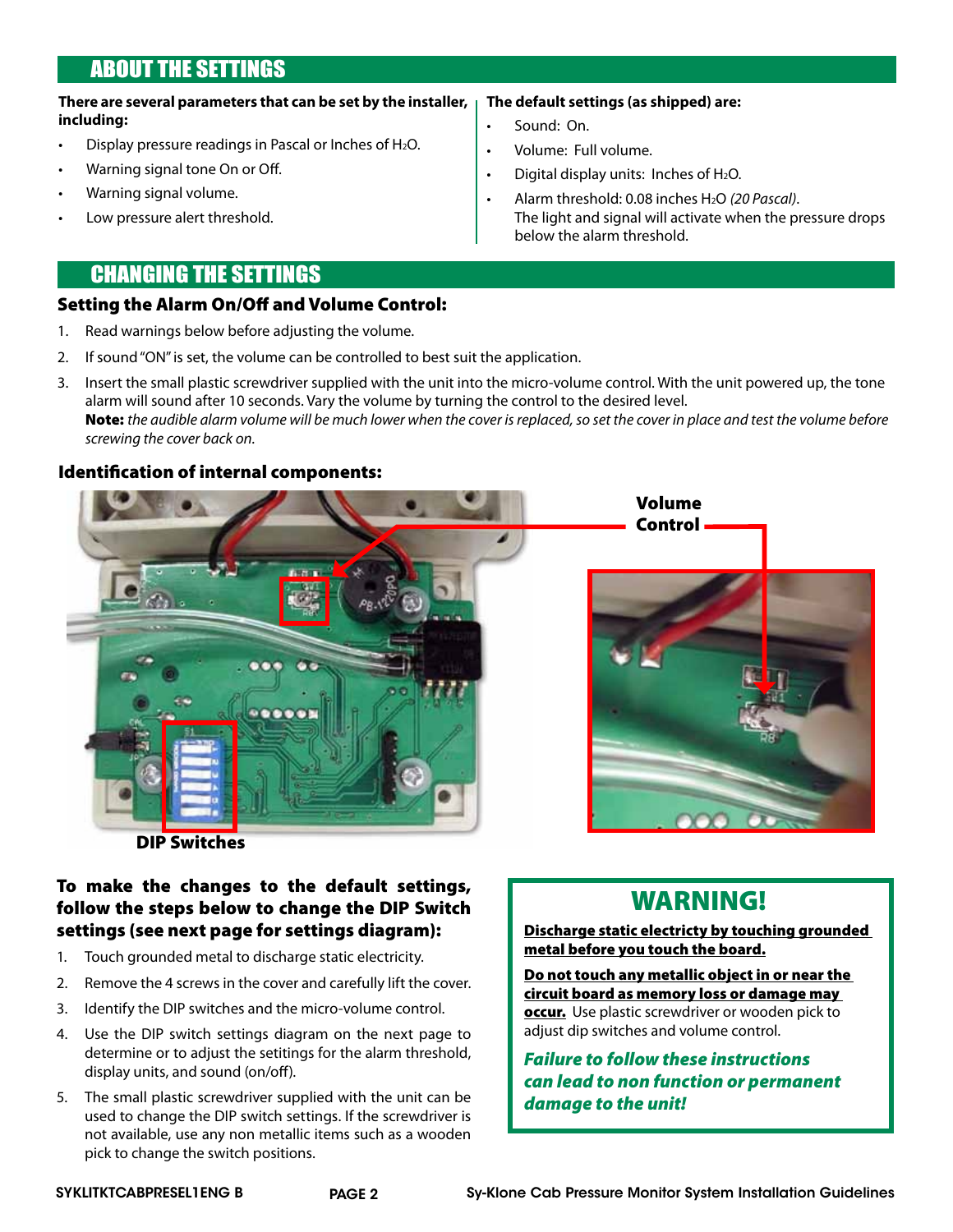# Changing the Settings, continued

|                        | ັ                |                  | ້                |                                    |                                      |
|------------------------|------------------|------------------|------------------|------------------------------------|--------------------------------------|
| <b>Switch Position</b> |                  |                  |                  | <b>Alarm Signal Pressure Level</b> |                                      |
| DIP <sub>1</sub>       | DIP <sub>2</sub> | DIP <sub>3</sub> | DIP <sub>4</sub> | <b>Pascal</b>                      | <b>Inches</b><br>of H <sub>2</sub> 0 |
| On                     | Off              | Off              | Off              | 20                                 | 0.08                                 |
| Off                    | On               | Off              | Off              | 30                                 | 0.12                                 |
| On                     | On               | Off              | Off              | 40                                 | 0.16                                 |
| Off                    | Off              | On               | Off              | 50                                 | 0.20                                 |
| On                     | Off              | On               | Off              | 60                                 | 0.24                                 |
| Off                    | On               | On               | Off              | 70                                 | 0.28                                 |
| On                     | On               | On               | Off              | 80                                 | 0.32                                 |
| Off                    | Off              | Off              | On               | 90                                 | 0.36                                 |
| On                     | Off              | Off              | On               | 100                                | 0.40                                 |
| Off                    | On               | Off              | On               | 110                                | 0.44                                 |
| On                     | On               | Off              | On               | 120                                | 0.48                                 |
| Off                    | Off              | On               | On               | 130                                | 0.52                                 |
| On                     | Off              | On               | On               | 140                                | 0.56                                 |
| Off                    | On               | On               | On               | 150                                | 0.60                                 |
| On                     | On               | On               | On               | 160                                | 0.64                                 |

#### Table 1: Setting Alarm Signal Pressure Level

#### Pressure Level:

There are no international guidelines for required minimum pressure. Some regulatory bodies have deterimed minimum pressurization to be 20 pascal or .08 inches of H2O. **Please check your local standards, regulations or best practice recommendations to determine the appropriate minimum pressure threshold.** If there are no guidelines we recommend the minimum threshold setting of 20 Pascal or .08 inches of H2O.

#### DIP Switch illustration

Actual switch appearance may vary.



## DIP 5 Pressure Scale Off **Inches of H20**

On *Pascal*

Setting the Pressure Units

Table 2:

#### Table 3: Setting the Sound On/Off

| DIP 6            | Alarm Sound      |
|------------------|------------------|
| Off <sup>-</sup> | <b>Sound OFF</b> |
|                  | <b>Sound ON</b>  |

# Technical Specifications

| <b>Operating Pressure Range</b>                            | 0 to 0.8 Inches H <sub>2</sub> 0 (0 to 200 Pascal)                                                   |  |
|------------------------------------------------------------|------------------------------------------------------------------------------------------------------|--|
| <b>Display Resolution</b>                                  | 0.01 in Inches H <sub>2</sub> 0 (1 Pascal)                                                           |  |
| DC Input Voltage (Self-resetting fuse)                     | Minimum: 9V; Maximum: 36V                                                                            |  |
| <b>Current Consumption</b>                                 | Less than 30 mA                                                                                      |  |
| <b>Operating Temperature Range</b>                         | -40° F to 140° F (-40° C to 60° C)                                                                   |  |
| Low Voltage Pressure Output Signal<br>(see chart at right) | OV @ 0 Inches $H20$ (0 Pascal)<br>5V @ 0.8 Inches H <sub>2</sub> 0 (200 Pascal)<br>20 <sub>m</sub> A |  |
| <b>Dimensions - Enclosure</b>                              | 3.50 x 2.52 x 1.39 inches (88.9 x 64x 35.2 mm)                                                       |  |
| <b>Dimensions - Mounting Plate</b>                         | 4.52 x 2.52 x 0.11 inches (114.8 x 64x 2.8 mm)                                                       |  |
| Weight                                                     | $0.2$ oz. $(175q)$                                                                                   |  |
| Air Tube                                                   | 3/16 inches OD; 6 foot length (1.8 m)                                                                |  |



This low voltage output signal chart can be used to calibrate real-time pressure data when sent to a computer or telemetric system. A more detailed version of the chart is available on www.sy-klone.com.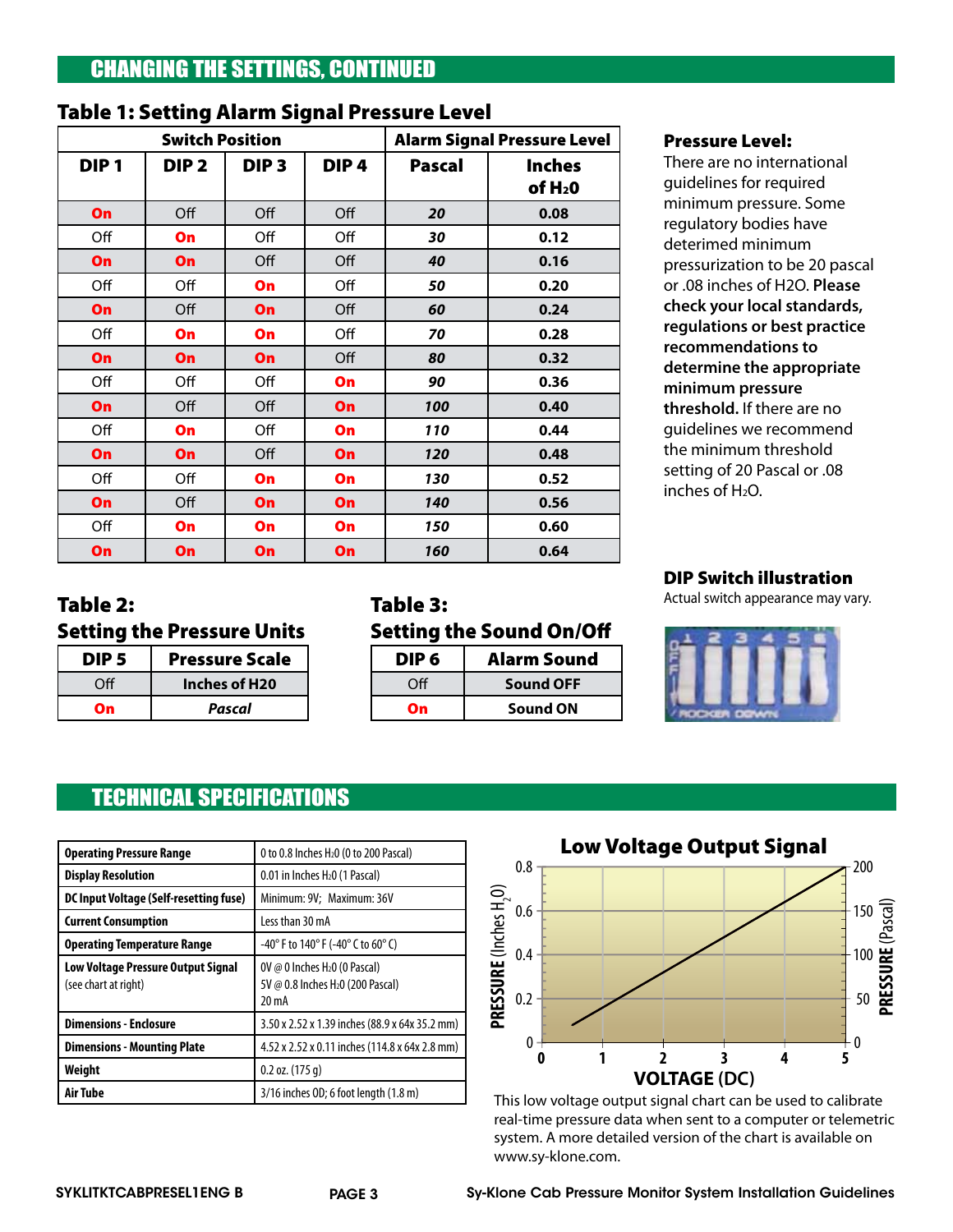# **Installing the Unit** Please read all items before installation.

#### MOUNTING the Unit:

The sensor unit can be mounted at any location INSIDE the operator cab that is visible to the operator.

When deciding on the location, you will need to take into consideration the need to:

- 1. Route a wire to the machine's electrical system.
- 2. Run a 3/16 inch air line through a hole in the cab to the outside.

The box comes with mounting tabs; at the discretion of the installer, these can be used with installer-supplied screws (such as for a dash mount). The unit can also be secured to glass with installer-supplied foam mouting tape.

The RED lead is to be connected to  $(+)$  positive battery voltage and the BLACK lead is to be connected to (–)

Secure the wire to the cab in a manner so as to protect

Wire end terminals are the choice of the installer.

• The wire can be routed behind the cab panels as

*\*\* Failure to follow these instructions can result in nonfunction or permanent damage to the pressure monitor.* 

## Connections: Wiring to Power

**The Cab Pressure Monitor power leads can be connected to any convenient DC voltage connection point meeting these criteria:**

- The supply voltage must be between 9 VDC and 36 VDC.\*\*
- The voltage source is to be switched with the vehicle power (if the vehicle has a key, make sure the connection point is"ON"with the key on and"OFF"with the key off.
- The power lead is to be fused appropriately. A 5A max fuse is recommended. If an appropriate fused connection point is not available, an in-line fuse can be purchased. \*\*

## Connections: External air line

**Note: This unit is a differential pressure-measuring device. It is necessary to connect a tube (supplied) from the unit to the outside air.** 

The system comes with 6'of 3/16"nylon air line. This line must be connected to the quick-connect fitting on the right side of the monitor unit, with the other end leading to a protected area outside the cab.

The outside the cab connection can be made in one of 2 ways (at the discretion of the installer):

- Choose an existing opening in the cab wall, such as a hole or grommet through which an existing wire or hose passes.
- Drill a hole approximately 0.2" (5.25mm) through the cab. It is important to clean the hole of burrs and sharp edges so that the air line will not be damaged.

Extend the air line a minimum of 2"(50mm) through the hole, outside of the cab, and secure it.

Do not put the open (outside) end where it can become clogged by direct exposure to dirt. The best location is the space between the sheet metal exterior and the pressurized cab.

Seal around the air line as necessary.

negative or vehicle ground).\*\* The wire can be cut if desired.

the wire.

desired.

Secure the air line to areas of the cabs that will protect the air line from being damaged.

The air line can be routed behind cab panels as desired.

**BE CAREFUL NOT TO KINK OR PINCH THE AIR LINE WITH ANY MOVING OBJECTS. A DAMAGED, CLOGGED OR KINKED AIR LINE MAY CAUSE INCORRECT READINGS.**



SYKLITKTCABPRESEL1ENG B PAGE 4 Sy-Klone Cab Pressure Monitor System Installation Guidelines